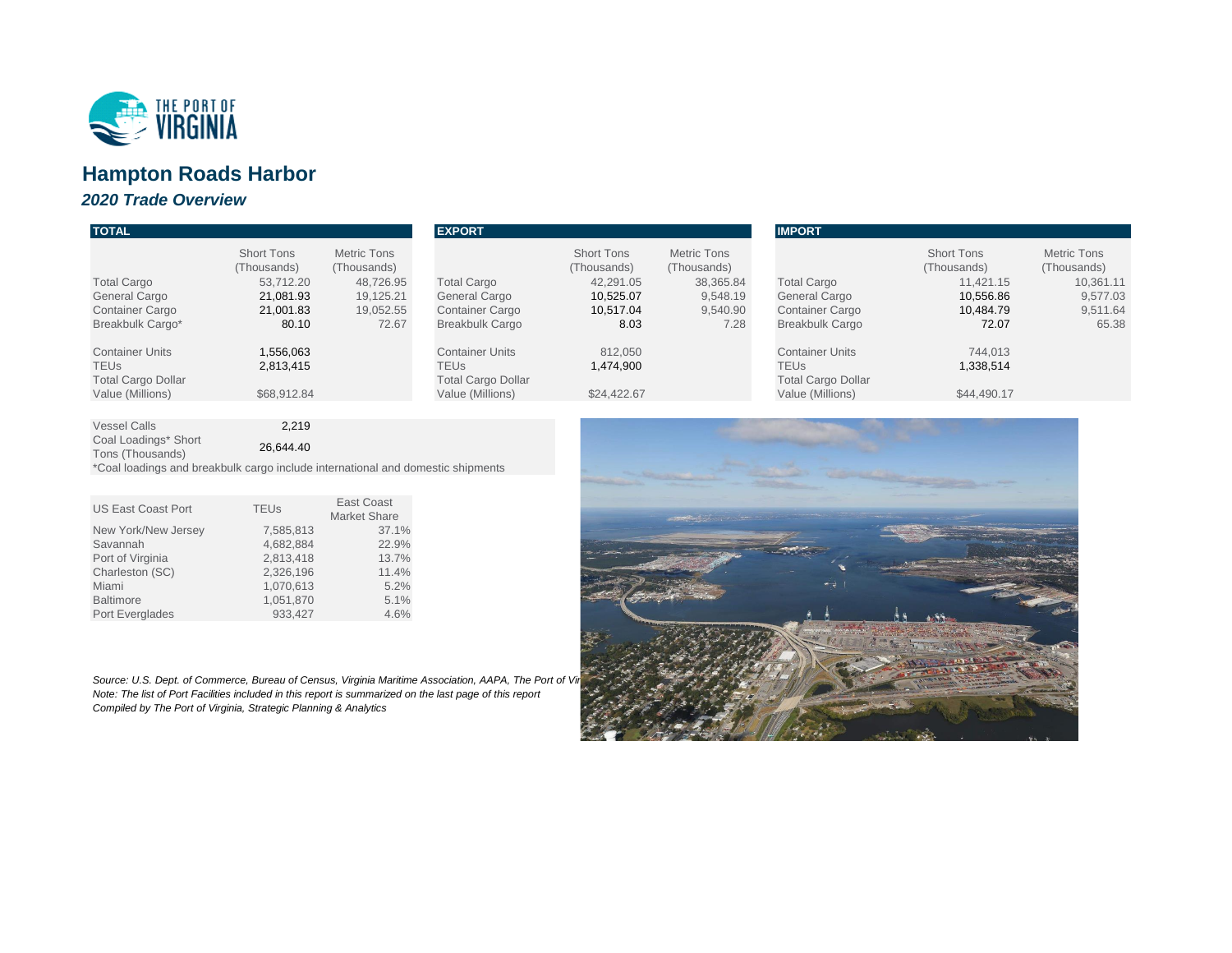### **Top 10 Trading Partners Top 10 Commodities**

| <b>Exports</b>         |               | <b>Imports</b> |          | <b>Exports</b>                                |            | <b>Imports</b>                         |        |
|------------------------|---------------|----------------|----------|-----------------------------------------------|------------|----------------------------------------|--------|
| 1 India                | 5,550.96      | 1 China        | 2,147.09 | 1 Mineral Fuels, Mineral Oils                 | 28,042.68  | 1 Nuclear Reactors, Boilers, Machinery | 853.90 |
| 2 Brazil               | 4,890.46      | 2 India        | 829.66   | 2 Oil Seeds And Oleaginous Fruits             | 2,915.52   | 2 Furniture; Bedding, Cushions         | 844.81 |
| 3 China                | 3,375.12      | 3 Germany      | 808.81   | 3 Wood And Articles Of Wood                   | 2,768.73   | 3 Plastics And Articles Thereof        | 701.82 |
| 4 Ukraine              | 2,811.15      | 4 Vietnam      | 651.44   | 4 Residues And Waste From The Food Industries | 1,898.14   | 4 Salt; Sulfur; Earths And Stone       | 688.46 |
| 5 United Kingdom       | 2,677.31      | 5 Brazil       | 599.76   | 5 Pulp Of Wood                                | 1,453.29   | 5 Electrical Machinery                 | 617.09 |
| 6 Netherlands          | 2,440.55      | 6 Italy        | 581.23   | 6 Plastics And Articles Thereof               | 626.79     | 6 Beverages, Spirits And Vinegar       | 520.31 |
| 7 Turkey               | 1,532.79      | 7 Turkey       | 505.74   | 7 Animal Or Vegetable Fats And Oils           | 357.44     | 7 Inorganic Chemicals                  | 478.44 |
| 8 Japan                | 1,404.32      | 8 Russia       | 339.40   | 8 Meat And Edible Meat Offal                  | 345.50     | 8 Articles Of Iron Or Steel            | 448.78 |
| 9 Italy                | 1,365.66      | 9 France       | 331.27   | 9 Iron And Steel                              | 339.44     | 9 Articles Of Stone                    | 403.74 |
| 10 Croatia             | 1,320.19      | 10 Spain       | 312.14   | 10 Paper And Paperboard                       | 334.41     | 10 Vehicles                            | 366.14 |
|                        |               |                |          |                                               |            |                                        |        |
| <b>Trade Lanes</b>     |               |                |          | Top U.S. Ports                                |            |                                        |        |
|                        | <b>Export</b> | Import         |          |                                               |            |                                        |        |
| Africa                 | 2,500.96      | 149.31         |          | 1 Houston, TX                                 | 198,982.13 |                                        |        |
| Asia, Northeast        | 8,161.88      | 2,674.51       |          | 2 Corpus Christi, TX                          | 121,093.60 |                                        |        |
| Asia, Southeast        | 3,157.84      | 1,471.31       |          | 3 New Orleans, LA                             | 110,973.13 |                                        |        |
| Carribbean             | 1,161.58      | 75.86          |          | 4 Los Angeles, CA                             | 76,665.60  |                                        |        |
| <b>Central America</b> | 165.30        | 44.51          |          | 5 Newark, NJ                                  | 61,282.74  |                                        |        |
| Europe, North          | 13,523.40     | 2,961.70       |          | 6 Gramercy, LA                                | 60,471.45  |                                        |        |
| India & Others         | 42,757.77     | 974.84         |          | 7 The Port of Virginia, VA                    | 53,712.20  |                                        |        |
| Mediterranean          | 5,934.69      | 1,767.10       |          | 8 Long Beach, CA                              | 46,840.11  |                                        |        |
| <b>Middle East</b>     | 571.82        | 125.55         |          | 9 Port Arthur, TX                             | 41,362.56  |                                        |        |
| <b>North America</b>   | 228.09        | 64.44          |          | 10 Savannah, GA                               | 41,200.59  |                                        |        |
| Oceania                | 36.37         | 13.75          |          |                                               |            |                                        |        |

*Source: U.S. Dept. of Commerce, Bureau of Census, Virginia Maritime Association, The Port of Virginia Note: The list of Port Facilities included in this report is summarized on the last page of this report Compiled by The Port of Virginia, Strategic Planning & Analytics*

South America 6,382.38 1,098.27

| <b>Imports</b>                         |        |
|----------------------------------------|--------|
| 1 Nuclear Reactors, Boilers, Machinery | 853.90 |
| 2 Furniture; Bedding, Cushions         | 844.81 |
| 3 Plastics And Articles Thereof        | 701.82 |
| 4 Salt; Sulfur; Earths And Stone       | 688.46 |
| 5 Electrical Machinery                 | 617.09 |
| 6 Beverages, Spirits And Vinegar       | 520.31 |
| 7 Inorganic Chemicals                  | 478.44 |
| 8 Articles Of Iron Or Steel            | 448.78 |
| 9 Articles Of Stone                    | 403.74 |
| 0 Vehicles                             | 366.14 |



# *2020 Total Cargo in Thousands of Short Tons*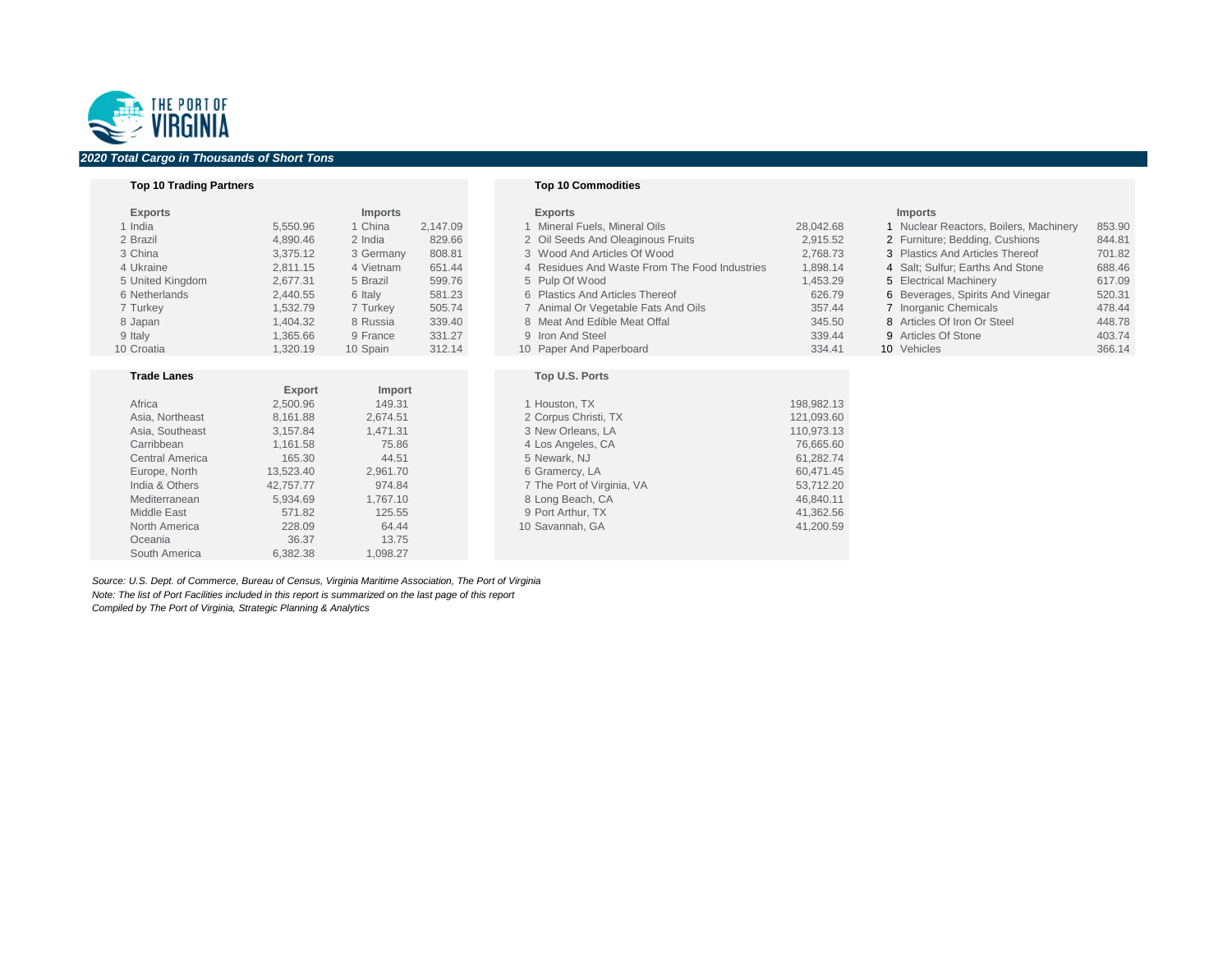### **Top 10 Trading Partners Top 10 Commodities**

| <b>Exports</b>   |          | <b>Imports</b> |          | <b>Exports</b>                                |           | <b>Imports</b>                         |        |
|------------------|----------|----------------|----------|-----------------------------------------------|-----------|----------------------------------------|--------|
| 1 India          | 5,035.76 | 1 China        | 1,947.81 | 1 Mineral Fuels, Mineral Oils                 | 25,439.92 | 1 Nuclear Reactors, Boilers, Machinery | 774.65 |
| 2 Brazil         | 4,436.56 | 2 India        | 752.66   | 2 Oil Seeds And Oleaginous Fruits             | 2,644.92  | 2 Furniture; Bedding, Cushions         | 766.40 |
| 3 China          | 3,061.86 | 3 Germany      | 733.74   | 3 Wood And Articles Of Wood                   | 2,511.75  | 3 Plastics And Articles Thereof        | 636.68 |
| 4 Ukraine        | 2,550.24 | 4 Vietnam      | 590.98   | 4 Residues And Waste From The Food Industries | 1,721.96  | 4 Salt; Sulfur; Earths And Stone       | 624.56 |
| 5 United Kingdom | 2,428.82 | 5 Brazil       | 544.10   | 5 Pulp Of Wood                                | 1,318.40  | 5 Electrical Machinery                 | 559.82 |
| 6 Netherlands    | 2,214.03 | 6 Italy        | 527.28   | 6 Plastics And Articles Thereof               | 568.62    | 6 Beverages, Spirits And Vinegar       | 472.02 |
| 7 Turkey         | 1,390.52 | 7 Turkey       | 458.80   | 7 Animal Or Vegetable Fats And Oils           | 324.26    | 7 Inorganic Chemicals                  | 434.03 |
| 8 Japan          | 1,273.98 | 8 Russia       | 307.90   | 8 Meat And Edible Meat Offal                  | 313.43    | 8 Articles Of Iron Or Steel            | 407.12 |
| 9 Italy          | 1,238.91 | 9 France       | 300.52   | 9 Iron And Steel                              | 307.93    | 9 Articles Of Stone                    | 366.26 |
| 10 Croatia       | 1,197.66 | 10 Spain       | 283.17   | 10 Paper And Paperboard                       | 303.37    | 10 Vehicles                            | 332.16 |
|                  |          |                |          |                                               |           |                                        |        |

### **Trade Lanes Top U.S. Ports**

| Africa                 | 2,268.84  | 135.45   | 1 Houston, TX              | 180,513.77 |
|------------------------|-----------|----------|----------------------------|------------|
| Asia, Northeast        | 7,404.35  | 2,426.28 | 2 Corpus Christi, TX       | 109,854.39 |
| Asia, Southeast        | 2,864.75  | 1,334.75 | 3 New Orleans, LA          | 100,673.25 |
| Carribbean             | 1,053.77  | 68.82    | 4 Los Angeles, CA          | 69,549.95  |
| <b>Central America</b> | 149.96    | 40.38    | 5 Newark, NJ               | 55,594.83  |
| Europe, North          | 12,268.24 | 2,686.81 | 6 Gramercy, LA             | 54,858.84  |
| India & Others         | 38,789.24 | 884.36   | 7 The Port of Virginia, VA | 48,726.95  |
| Mediterranean          | 5,383.87  | 1,603.08 | 8 Long Beach, CA           | 42,492.69  |
| <b>Middle East</b>     | 518.75    | 113.90   | 9 Port Arthur, TX          | 37,523.53  |
| <b>North America</b>   | 206.92    | 58.45    | 10 Savannah, GA            | 37,376.59  |
|                        |           |          |                            |            |

|                        | <b>Export</b> | <b>Import</b> |
|------------------------|---------------|---------------|
| Africa                 | 2,268.84      | 135.45        |
| Asia, Northeast        | 7,404.35      | 2,426.28      |
| Asia, Southeast        | 2,864.75      | 1,334.75      |
| Carribbean             | 1,053.77      | 68.82         |
| <b>Central America</b> | 149.96        | 40.38         |
| Europe, North          | 12,268.24     | 2,686.81      |
| India & Others         | 38,789.24     | 884.36        |
| Mediterranean          | 5,383.87      | 1,603.08      |
| <b>Middle East</b>     | 518.75        | 113.90        |
| <b>North America</b>   | 206.92        | 58.45         |
| Oceania                | 33.00         | 12.47         |
| South America          | 5,790.00      | 996.34        |

| <b>XDOLLS</b> |
|---------------|
|---------------|

| 1 Mineral Fuels, Mineral Oils                 | 25,439.92 |  |
|-----------------------------------------------|-----------|--|
| 2 Oil Seeds And Oleaginous Fruits             | 2,644.92  |  |
| 3 Wood And Articles Of Wood                   | 2,511.75  |  |
| 4 Residues And Waste From The Food Industries | 1,721.96  |  |
| 5 Pulp Of Wood                                | 1,318.40  |  |
| 6 Plastics And Articles Thereof               | 568.62    |  |
| 7 Animal Or Vegetable Fats And Oils           | 324.26    |  |
| 8 Meat And Edible Meat Offal                  | 313.43    |  |
| 9 Iron And Steel                              | 307.93    |  |
| 10 Paper And Paperboard                       | 303.37    |  |

*Source: U.S. Dept. of Commerce, Bureau of Census, Virginia Maritime Association, The Port of Virginia Note: The list of Port Facilities included in this report is summarized on the last page of this report Compiled by The Port of Virginia, Strategic Planning & Analytics*

| <b>Imports</b> |  |
|----------------|--|
|----------------|--|

| Nuclear Reactors, Boilers, Machinery | 774.65 |
|--------------------------------------|--------|
| Furniture; Bedding, Cushions         | 766.40 |
| <b>Plastics And Articles Thereof</b> | 636.68 |
| Salt; Sulfur; Earths And Stone       | 624.56 |
| <b>Electrical Machinery</b>          | 559.82 |
| Beverages, Spirits And Vinegar       | 472.02 |
| <b>Inorganic Chemicals</b>           | 434.03 |
| Articles Of Iron Or Steel            | 407.12 |
| <b>Articles Of Stone</b>             | 366.26 |
| Vahiolog                             | 22216  |



# *2020 Total Cargo in Thousands of Metric Tons*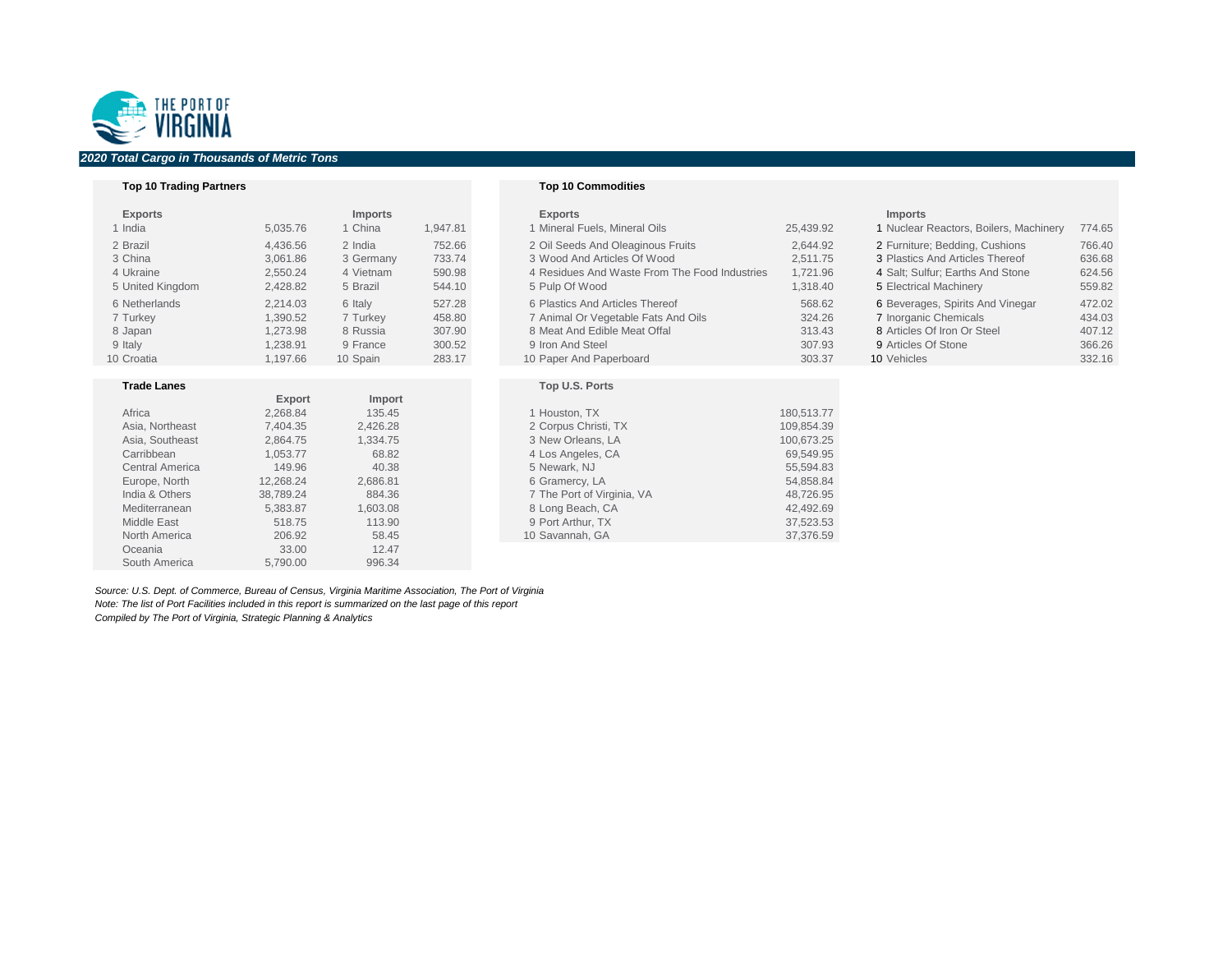## **Top 10 Trading Partners Top 10 Commodities**

| <b>Exports</b>   |            | <b>Imports</b>              |            | <b>Exports</b>                                 |            | <b>Imports</b>                              |            |
|------------------|------------|-----------------------------|------------|------------------------------------------------|------------|---------------------------------------------|------------|
| 1 China          | \$2,453.21 | 1 China                     | \$9,072.09 | 1 Nuclear Reactors, Boilers, Machinery         | \$2,543.47 | 1 Nuclear Reactors, Boilers, Machinery      | \$9,121.96 |
| 2 Belgium        | \$1,810.77 | 2 Germany                   | \$5,816.54 | 2 Pharmaceutical Products                      | \$2,431.17 | 2 Electrical Machinery                      | \$4,471.85 |
| 3 Germany        | \$1,537.31 | 3 India                     | \$3,344.23 | 3 Plastics And Articles Thereof                | \$2,003.07 | 3 Pharmaceutical Products                   | \$3,198.11 |
| 4 United Kingdom | \$1,272.92 | 4 Italy                     | \$2,654.41 | 4 Miscellaneous Chemical Products              | \$1,166.77 | 4 Furniture; Bedding, Cushions              | \$2,503.57 |
| 5 Netherlands    | \$1,272.72 | 5 Vietnam                   | \$2,419.13 | 5 Organic Chemicals                            | \$1,160.68 | 5 Vehicles, Other Than Railway              | \$2,231.14 |
| 6 Japan          | \$1,253.21 | 6 Japan                     | \$1,711.08 | 6 Oil Seeds And Oleaginous Fruits              | \$1,152.90 | 6 Plastics And Articles Thereof             | \$2,116.31 |
| 7 Spain          | \$1,043.23 | 7 Malaysia                  | \$1,577.72 | 7 Vehicles, Other Than Railway                 | \$1,134.91 | 7 Organic Chemicals                         | \$1,399.20 |
| 8 Brazil         | \$864.18   | 8 United Kingdom \$1,096.13 |            | 8 Electrical Machinery                         | \$972.68   | 8 Toys, Games And Sports Equipment          | \$1,349.82 |
| 9 Austria        | \$837.04   | 9 France                    | \$1,085.27 | g VVOOD AND ARTICIES UT VVOOD                  | \$778.50   | g Articles Ut Iron Ur Steel                 | \$1,129.57 |
| 10 India         | \$825.94   | 10 Brazil                   | \$1,076.07 | 10 Residues And Waste From The Food Industries | \$701.42   | 10 Optical, Medical or Surgical Instruments | \$1,115.61 |

| <b>Top U.S. Ports</b>      |              |
|----------------------------|--------------|
| 1 Los Angeles, CA          | \$259,208.82 |
| 2 Newark, NJ               | \$148,314.70 |
| 3 Houston, TX              | \$126,110.26 |
| 4 Savannah, GA             | \$103,230.61 |
| 5 Long Beach, CA           | \$91,700.22  |
| 6 Charleston, SC           | \$72,702.73  |
| 7 Norfolk-Newport News, VA | \$68,912.84  |
| 8 Oakland, CA              | \$50,465.27  |
| 9 Baltimore, MD            | \$49,578.29  |
| 10 New Orleans, LA         | \$40,975.56  |
|                            |              |

| <b>Exports</b>   |            | <b>Imports</b>              |            | <b>Exports</b>                                 |            |                |
|------------------|------------|-----------------------------|------------|------------------------------------------------|------------|----------------|
| 1 China          | \$2,453.21 | 1 China                     | \$9,072.09 | 1 Nuclear Reactors, Boilers, Machinery         | \$2,543.47 |                |
| 2 Belgium        | \$1,810.77 | 2 Germany                   | \$5,816.54 | 2 Pharmaceutical Products                      | \$2,431.17 | $\overline{2}$ |
| 3 Germany        | \$1,537.31 | 3 India                     | \$3,344.23 | 3 Plastics And Articles Thereof                | \$2,003.07 | 3              |
| 4 United Kingdom | \$1,272.92 | 4 Italy                     | \$2,654.41 | 4 Miscellaneous Chemical Products              | \$1,166.77 | 4              |
| 5 Netherlands    | \$1,272.72 | 5 Vietnam                   | \$2,419.13 | 5 Organic Chemicals                            | \$1,160.68 | 5              |
| 6 Japan          | \$1,253.21 | 6 Japan                     | \$1,711.08 | 6 Oil Seeds And Oleaginous Fruits              | \$1,152.90 | 6              |
| 7 Spain          | \$1,043.23 | 7 Malaysia                  | \$1,577.72 | 7 Vehicles, Other Than Railway                 | \$1,134.91 |                |
| 8 Brazil         | \$864.18   | 8 United Kingdom \$1,096.13 |            | 8 Electrical Machinery                         | \$972.68   | 8              |
| 9 Austria        | \$837.04   | 9 France                    | \$1,085.27 | g VVOOD AND ARTICIES UT VVOOD                  | \$778.50   | 9              |
| 10 India         | \$825.94   | 10 Brazil                   | \$1,076.07 | 10 Residues And Waste From The Food Industries | \$701.42   | 10             |
|                  |            |                             |            |                                                |            |                |

# **Trade Lanes Export Import** Africa \$1,574.65 \$414.52 1 Los Angeles, CA \$259,208.82 Asia, Northeast \$4,873.28 \$12,276.66 2 Newark, NJ \$148,314.70 Asia, Southeast  $$2,054.94$  \$6,474.48 Carribbean \$217.87 \$23.15 4 Savannah, GA \$103,230.61 Central AM  $$236.27$   $$169.89$  5 Long Beach, CA  $$91,700.22$ Europe, North \$9,470.52 \$14,079.42 India & Others \$1,105.07 \$4,186.15 7 Norfolk-Newport News, VA \$68,912.84 Mediterranean \$1,886.91 \$4,735.15 \$4,735.15 \$4,735.15 \$50,465.27 Middle East  $$1,226.69$   $$443.70$  9 Baltimore, MD  $$49,578.29$ North America 632.50 \$32.50 \$32.36 \$32.36 \$32.36 \$32.36 \$40,975.56 Oceania  $$212.49$   $$41.97$ South America  $$1,531.47$   $$1,612.71$

*Source: U.S. Dept. of Commerce, Bureau of Census, Virginia Maritime Association, The Port of Virginia Note: The list of Port Facilities included in this report is summarized on the last page of this report Compiled by The Port of Virginia, Strategic Planning & Analytics*